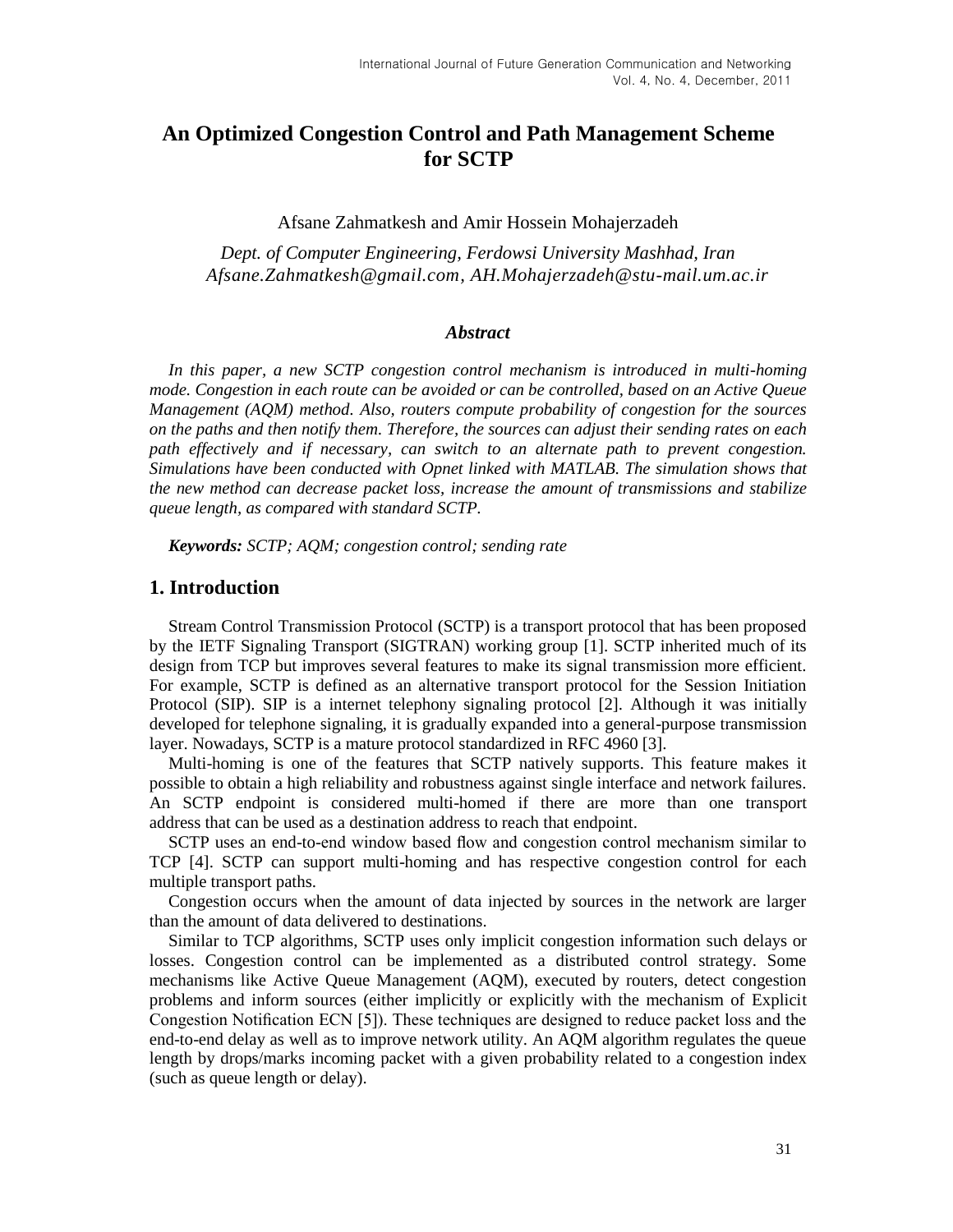In this paper, a novel rate adjustment method is proposed to improve SCTP congestion control. Here, characteristic of SCTP multi-homing is considered. In this case, two paths are chosen as primary path and secondary path between each source and each destination. In this algorithm, based on an Active Queue Management (AQM) method, congestion on each route can be avoided or can be controlled by probability of dropping. Also, routers compute probability of congestion, which is named congestion degree, for each source on each path and feedback to the sources. Then, the sources can adjust their sending rates effectively on each route by receiving the feedback from paths. After that, the senders consider condition of path switch to prevent congestion.

The remainder of the letter is organized as follows: main features of SCTP are briefly introduced in Section 2. The related works are discussed in Section 3. In section 4, the proposed algorithm is presented. Simulation results are brought in Section 5 and the paper is concluded in Section 6.

## **2. Overview of SCTP**

As mentioned before, SCTP is very similar to TCP. It is connection oriented and a connection in SCTP called an association. Data are transmitted in chunks which are a unit of user data or control information within a SCTP packet consisting of a specific chunk header and specific contents dependent of its usage.

Multi-homing is a feature of SCTP. Based on this feature, an association may comprise multiple source and destination IP addresses. During association setup, one path is selected as the primary path, and provided that this path is available, all data are sent in this way. Any remaining paths serve as backup or alternate paths. On these paths, only Heartbeat packets are sent regularly to control reach-ability. Often, one of the alternate paths is defined as a secondary path and retransmitted data are passed on this route. The secondary path avoids additional and unnecessary congestion at the primary path.

In SCTP, the sender keeps an error counter for the primary path which counts the number of timeouts that occurs consecutively. If the error counter of the primary path reaches a set threshold, Path.Max.Retrans (PMR), the primary path is considered unavailable or unreachable and a failover is performed.

In case of a failure, SCTP should quickly switch the transfer to an alternate path, but in case of mild congestion, it continues to use the same path. If the secondary path is used when the primary path failure is detected, the primary path is unusable and the secondary path is used as the primary path. Also, the next secondary path is selected from the alternative paths. Figure1 shows the SCTP multi-homing concept.



**Figure 1. SCTP Multi-homing**

SCTP and TCP support the same set of congestion control algorithms. The slow-start, congestion avoidance, and the fast retransmit mechanisms of SCTP have been almost directly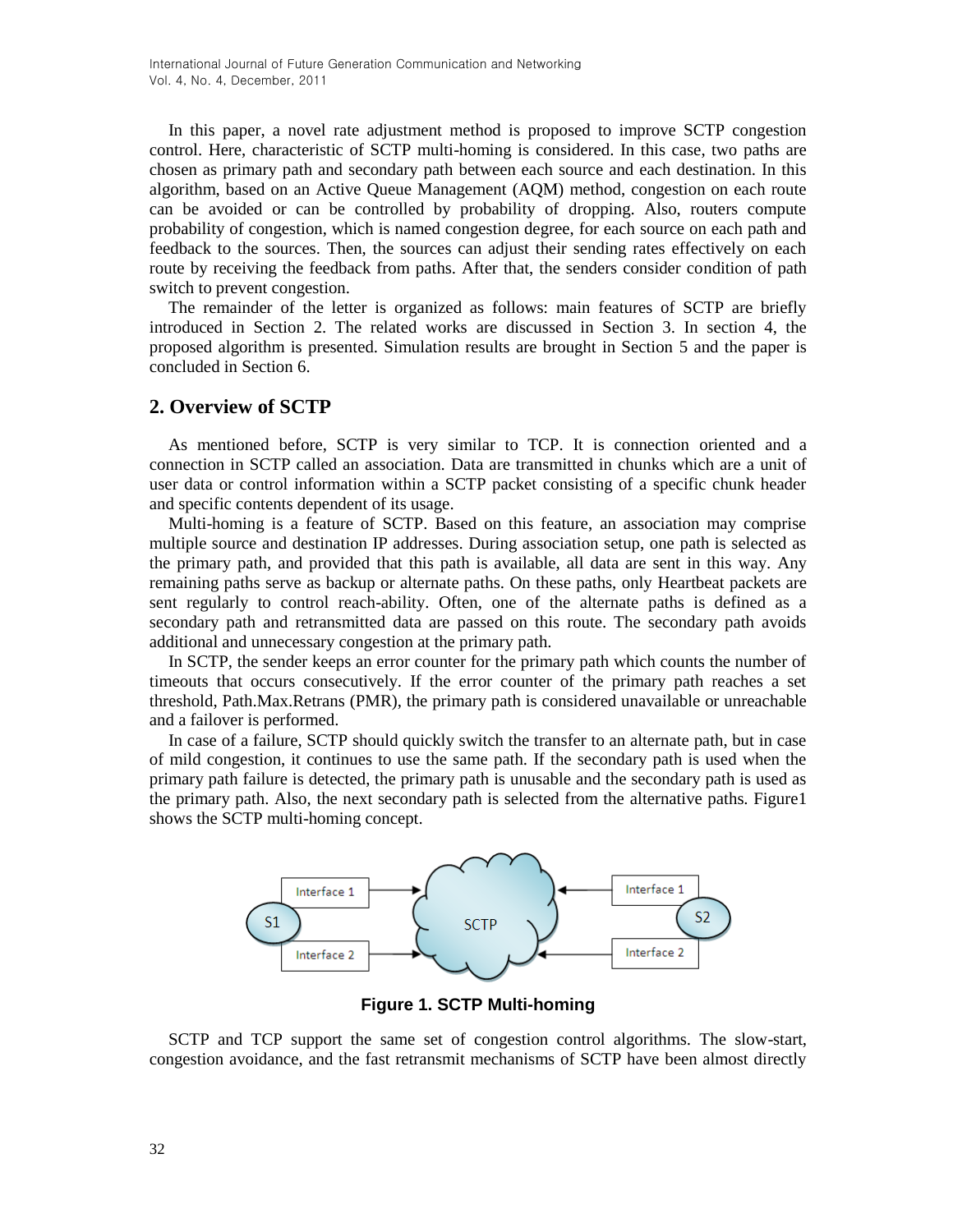inherited from TCP. Additionally, the use of selective acknowledgements (SACK), similar to TCP SACK [6], is mandatory in SCTP.

In multi-homing mode, SCTP has a separate set of congestion control parameters for each of multiple transport paths within an association.

## **3. Related Works**

Results of preliminary and in-depth studies on various features of SCTP have been reported in the literature. The most studies have been focused on the performance of SCTP in different situations [7-9]. Some efforts in SCTP congestion control with multi-homing features are as follows.

Dahal and Saikia [10] have represented an adaptation of an RTT based Congestion Control scheme on SCTP. This eliminates drops due to congestion, decreases packet latency and necessary packet retransmissions. In this method, based on RTT measurements, level of traffic load have been computed to avoid driving the network into congestion. Also, a scheme has been considered that SCTP can switch to the alternate path to prevent congestion.

A protocol named WiSE has been proposed by Fracchia and Chiasserini [11]. This is a sender-side transport-layer protocol that modifies the standard SCTP protocol through the use of bandwidth estimation techniques. WiSE tries to infer whether losses are due to congestion or radio channel errors. The protocol computes available bandwidth for current path and an alternate path. If the current path is severely congested and the alternate path is lightly loaded, WiSE switches the transmission onto the alternate path using SCTP's flexible path management capabilities.

Ho and Cheng [12] have proposed a new enhancement SCTP called RSCTP (Receiver Bandwidth Estimation SCTP) based on receiver-side available bandwidth estimation. RSCTP discriminates wireless loss from congestion loss over error prone wireless link by bandwidth estimation. This changes the principle of Heartbeat-Request of SCTP to send Heartbeat-Request on primary path periodically. Receiver then utilizes the interval of Heartbeat-Request to calculate available bandwidth. Also, when loss rate exceeds the maximum path loss rate, primary path switches immediately to keep data transmission.

A new path management (quality-aware SCTP) has been represented by [Chen](http://www.hindawi.com/65835864/) et al. [13] for wireless networks. This includes a new path failure detection method and ICE (idle path congestion window size estimation) mechanism. The new method uses cycle counting rather than single counting as in standard SCTP to detect path failures. Cycle counting improves the original path failure detection method in a wireless environment. Also, the ICE mechanism can estimate the path quality and provides information for path switching decisions.

Chen et al. [14] have been proposed a jitter-based congestion control scheme with end-toend semantics over wired-wireless networks. The new protocol, JSCTP adopts jitter ratio to differentiate wireless loss from congestion loss. Because of multi-homing, different paths should maintain their parameters of jitter ratio when transmitting through the path. Available bandwidth estimation scheme will be integrated into their congestion control mechanism to make the bottleneck more stabilized.

This study is different from the previous studies in considering AQM method for SCTP. Also, routers inform the sender probability of congestion for paths to adjust its sending rates on the paths. Here, the sending rate on each path depends on its packet loss rate and its probability of congestion. Because these conditions affect the size of congestion window that shows the amount of data can be transmitted. So, by selecting appropriate load on each of the paths, throughput of the network can be increased and probability of packet loss can be decreased.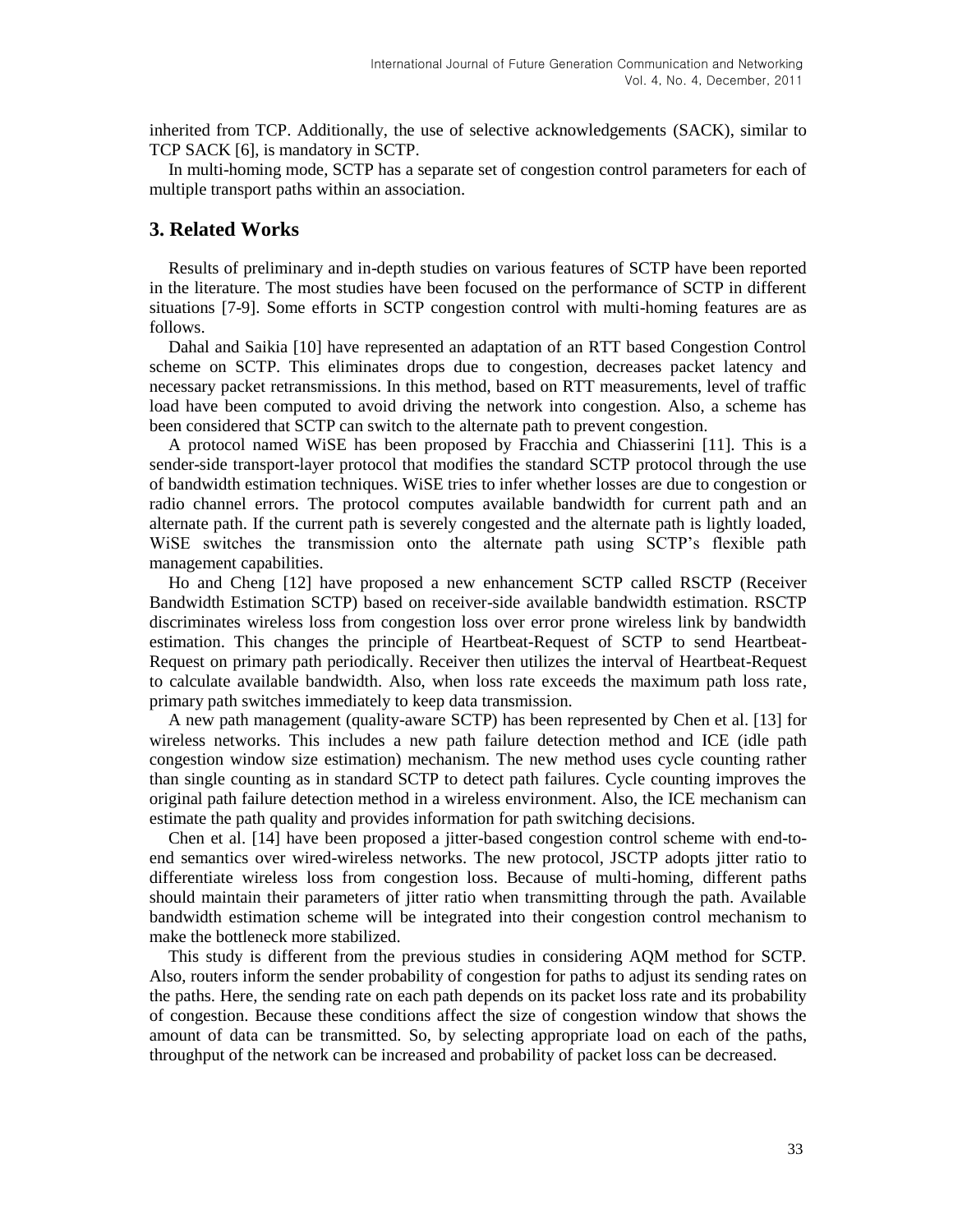## **4. The Proposed Algorithm**

To understand the proposed algorithm, the network topology for one sender is shown in Figure 2. There are a sender  $(S)$ , a receiver  $(R)$  and several paths between the sender and the receiver. Three routers are on each route. The first route is the primary path, the second is the secondary path, and the others are the backups. Data are transmitted between the primary and the secondary paths.

In this paper, the algorithm is implemented in the routers and the sources over wired networks. In what follows, the proposed algorithms for the routers and the senders will be described, respectively.



**Figure 2. Network Topology**

#### **4.1. The Proposed Algorithm for Routers**

In this study, an AQM method is implemented in the routers. AQM algorithm is a routerbased congestion control mechanism which aims to signal congestion early by dropping packets before the buffer becomes completely full. This method has been proved to be an efficient way to alleviate or control network congestion and to maintain the queue sizes stability [15].

The RED (Random Early Detection) [16] algorithm, the earliest well-known AQM scheme, was developed to eliminate the flow-synchronization problem and attenuate the traffic load by monitoring the average queue length. Also, it goes to achieve fairness among sources with different transmission rates.

Similar to the existing AQM schemes, the proposed algorithm adjusts the packet drop probability based on the deviation of the queue length. Also, the routers compute congestion degree for the senders on each path as a congestion indicator. Then, the routers inform the sender to adopt its sending rates on both routes.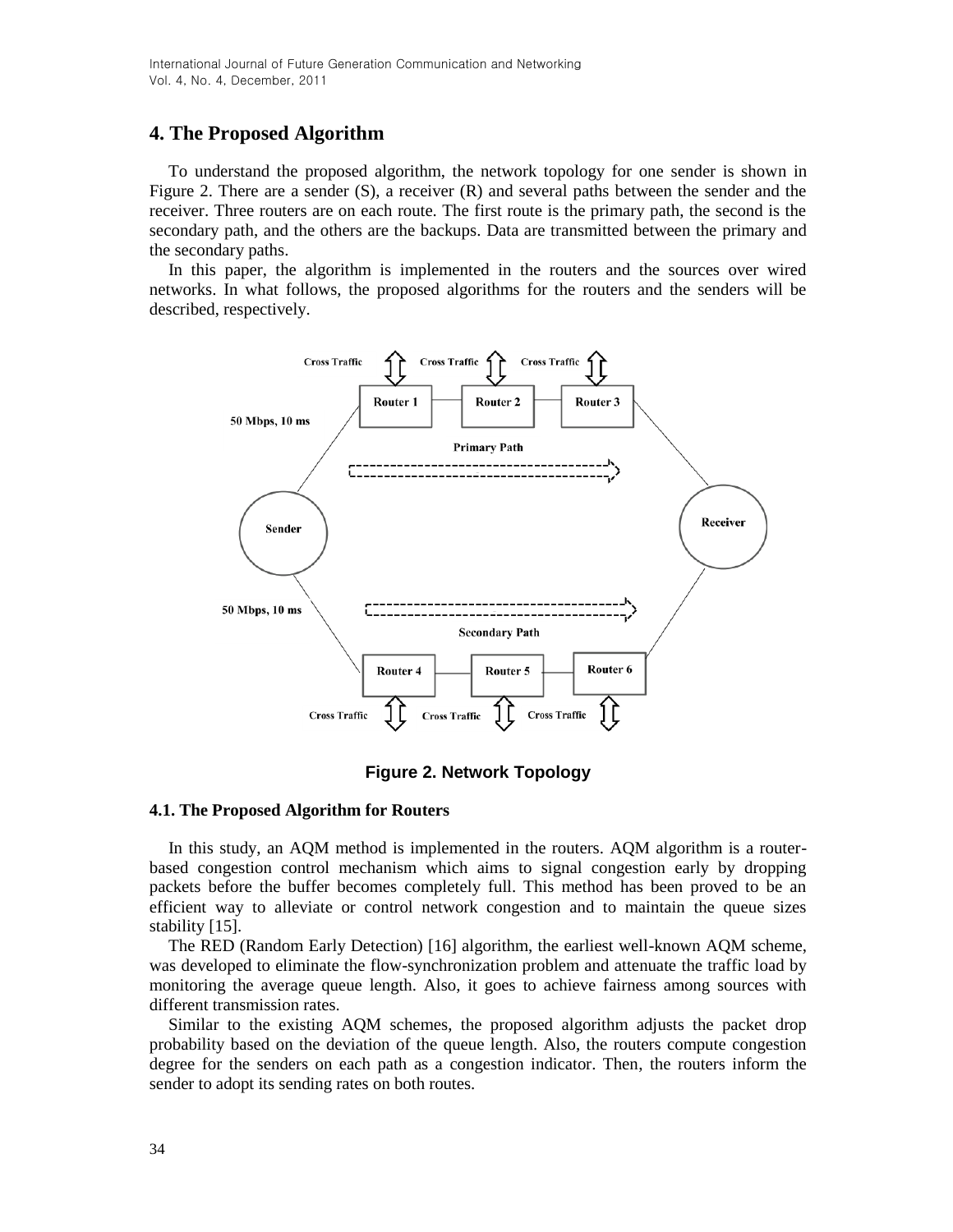Each router has one queue with maximum size of QL. This queue is shared between the senders. Each sender has a proportional contribution in each queue based on its packet's application. These proportional contributions are considered as follows.

$$
\sum_{i=1}^{k} Po[i] = 1, \tag{1}
$$

with k being the number of senders and  $Po[i]$  being the portion of sender [i] at queue of router[j]. Where, j being the router's number.

When a packet from sender [i] arrives in the queue [j], some phases should be done. At the first phase, q\_rate<sup>[i]</sup> and QL\_free<sup>[j]</sup> are computed as,

q\_rate [i] = (Pck\_number
$$
\text{and } [i]
$$
) / (Po [i] \*Q<sub>L</sub>), (2)

$$
O_{L_{\text{e}}free [j]} = Q_{L} - (\sum_{i=1}^{k} Pck_{\text{e}} num_{\text{e}}\text{sndr[i]}), \quad (3)
$$

with q rate [i] being the packet rate of sender [i] in the queue of router [j]. Pck num sndr [i] is the number of packets from sender[i] and Po[i] is the specified portion of sender[i] in the queue in router[j]. QL is maximum size of this queue and QL\_free is the free space of the queue.

For the second phase, two major thresholds are concerned, namely, QL(MAX) and QL(MIN). Here, the maximum and minimum corresponds to the average queue length. The simulation set the best values to 30 and 45, respectively.

In this phase, by receiving a packet in the queue, the current queue size is compared with the two thresholds and based on condition packet is inserted or is dropped. If the length of current queue size be lower than the minimum threshold, packet will be inserted and no packet is dropped. If the length be between the maximum and the minimum threshold and Pck num sndr[i] be less than Po[i]\*QL, packet is inserted. Otherwise, the packet is discarded.

The last condition occurs when the current queue size is greater than the maximum threshold. In this case, if Pck\_num\_sndr[i] be less than Po[i]\*QL, a packet is inserted with a probability P(n). Otherwise, the packet should be discarded.

$$
P(n) = (Current_{\text{queue}} - size - Q_{L}(\text{min}))^*
$$
  
(0.5 / (Q<sub>L</sub>(MAX) - Q<sub>L</sub>(MIN)) + 0.5), (4)

The proposed AQM algorithm is described in Figure 3.

#### **The proposed AQM algorithm**

```
If (Current_queue_size Q_L(MIN)) {
      /*Insert the new packet 
      Pck_num_sndr[i] ++;
    }
  If (Current_queue_size > Q_L(MIN)) {
   If (Current_queue_size < Q_L(MAX)) {
           If (Pck_num_sndr[i] < Po[i]*QL) {
                /*Insert the new packet
               Pck num sndr[i] ++;
 }
```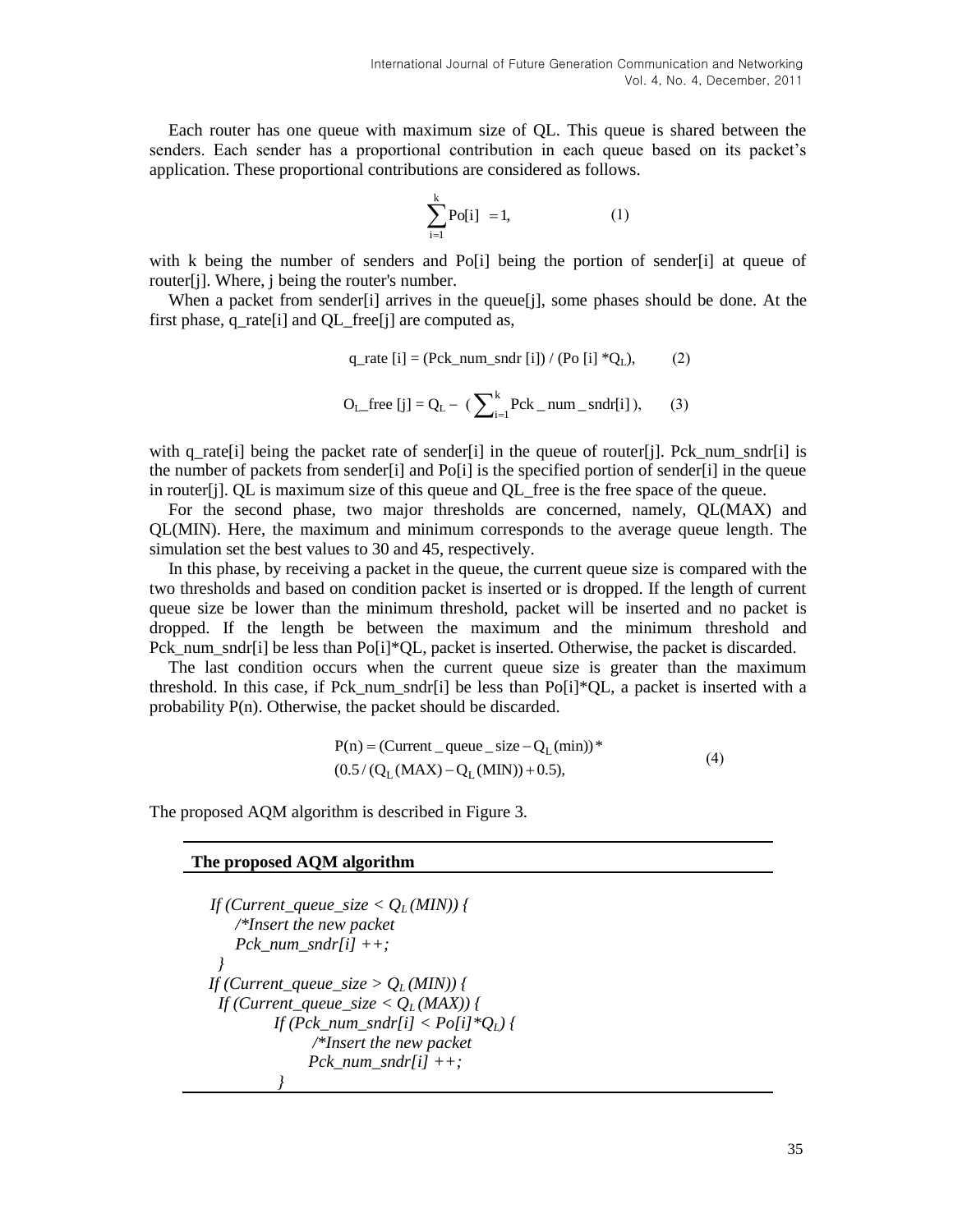International Journal of Future Generation Communication and Networking Vol. 4, No. 4, December, 2011

```
 Else 
             /*Drop packet
 }
  }
If (Current_queue_size > Q_L (MAX)) {
 If (Pck_num_sndr[i] < Po[i]*QL) {
         /*Insert the new packet with a probability of 
         P (n)
         Pck_num_sndr[i] ++;
     }
 Else
      /*Drop packet
 }
```
#### **Figure 3. The Proposed AQM Algorithm**

After the decision for dropping or inserting packet, cd\_evaluate(i) function is used in the last phase. Where, i being the sender's number.

The function evaluates congestion degree for the senders of arriving packet. This value is between 0 and 1. Based on statistical methods, q\_rate[i], QL\_free, and by employing some threshold, congestion degree for sender[i] at the queue is calculated in Figure 4.

#### **cd\_evaluate(i) function**

```
 If (q_rate [i] <= 1) {
             If (Q_L free [i] \leq tha * Q_L} {
                   congestion_degree = 0; }
 Else {
             If (0 <= q_rate [i]) {
                            If (q_rate [i] < 0.1) {
                            congestion_degree = 0.07; }
 }
            If (0.1 \leq q_rate [i] \} If (q_rate [i] < 0.2) {
                            congestion_degree = 0.14; }
 }
             If (0.2 <= q_rate [i]) {
                          If (q_rate [i] < 0.3) {
                             congestion_degree = 0.21; }
 }
             If (0.3 \leq q_rate [i]) \} If (q_rate [i] < 0.4) {
                           congestion_degree = 0.2; }
 }
             If (0.4 <= q_rate [i]) {
                         If (q_rate [i] < 0.5) {
                          congestion_degree = 0.35; }
 }
```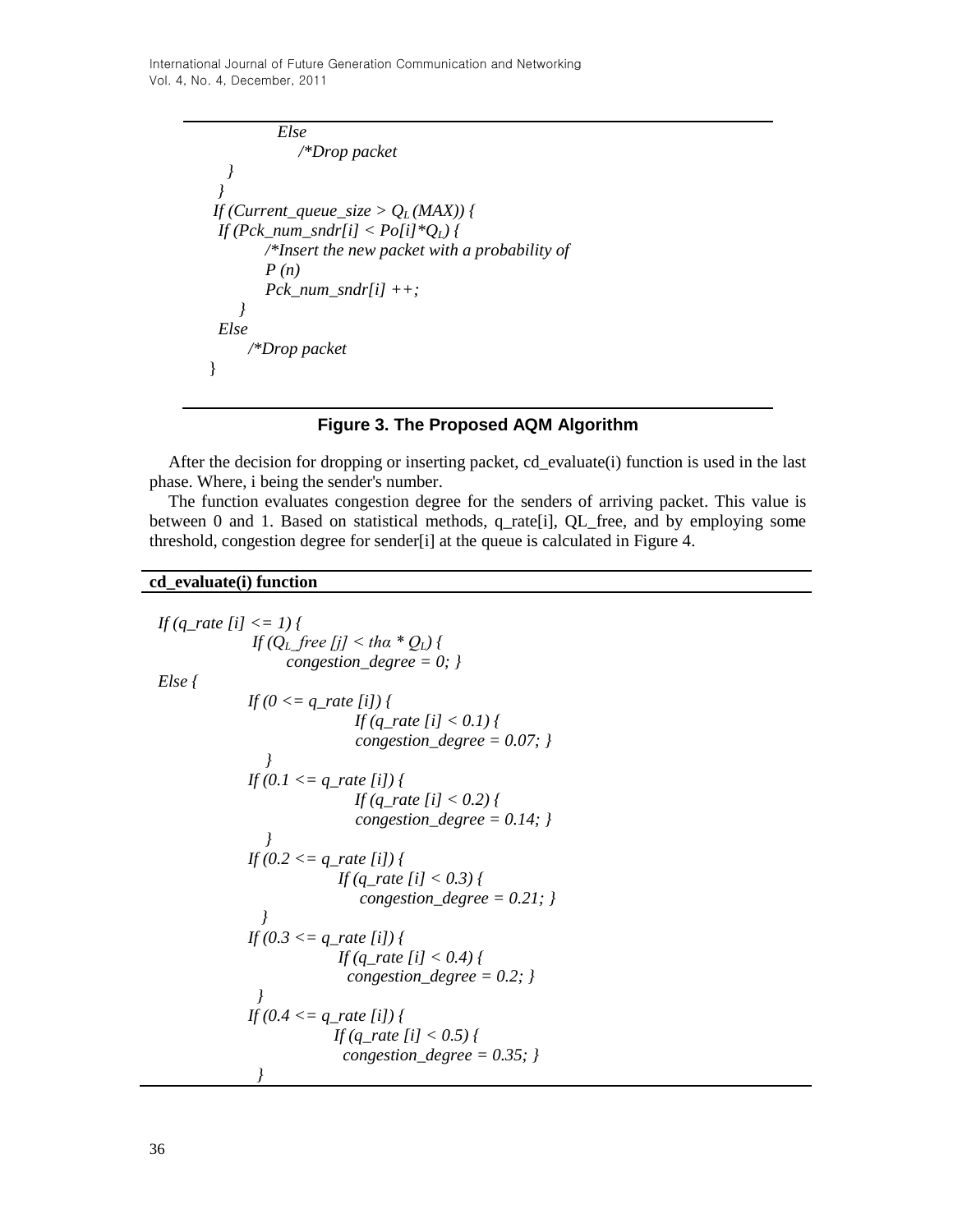```
 If (0.5 <= q_rate [i]) {
                         If (q_rate [i] < 0.6) {
                          congestion_degree = 0.42; }
 }
           If (0.6 \leq q_rate [i]) {
                         If (q_rate [i] < 0.7) {
                            congestion_degree = 0.49; }
 }
           If (0.7 <= q_rate [i]) {
                        If (q_rate [i] < 0.8) {
                           congestion_degree = 0.56; }
 }
           If (0.8 \leq q_rate [i]) {
                       If (q_rate [i] < 0.9) {
                         congestion_degree = 0.63; }
 }
           If (0.9 \leq q_rate [i]) {
                       If (q_rate [i] < 1) {
                           congestion_degree = 0.7; }
 }
            If (q_rate [i] == 1) {
                    congestion_degree = 0.77; }
            }
If (q_rate [i] > 1) {
           If (QL_free [j] < thβ * QL) {
               congestion_degree = 0.9;
           }
        Else { 
              If (QL_free [j] < thλ * QL) {
               congestion_degree =1;
 }
              Else {
               congestion_degree = 0.84;
               }
       }
}
```
*}*

## **Figure 4. Congestion Degree Calculation Algorithm**

Using simulations, value of the thresholds are adopted as th $\alpha = 0.5$ , th $\beta = 0.5$  and th $\lambda = 0.7$ . Then, this value is put in the packet. One byte from reserve option in the packet is used for transmission the congestion degree value. If the packet does not contain an ACK, while arrives in the destination, the congestion degree in the packet will be put in ACK of the packet. Then, the ACK is transmitted to the sender of the packet. When the packet or ACK passes through the routers, it gets maximum value of the congestion degree for its source from the routers.

A given service rate is responsible to send packets at queues to the destination of the packet. When the sender receive the ACK packet, it is responsible for adjusting its sending rates based on receiving information and packet loss rate on each route.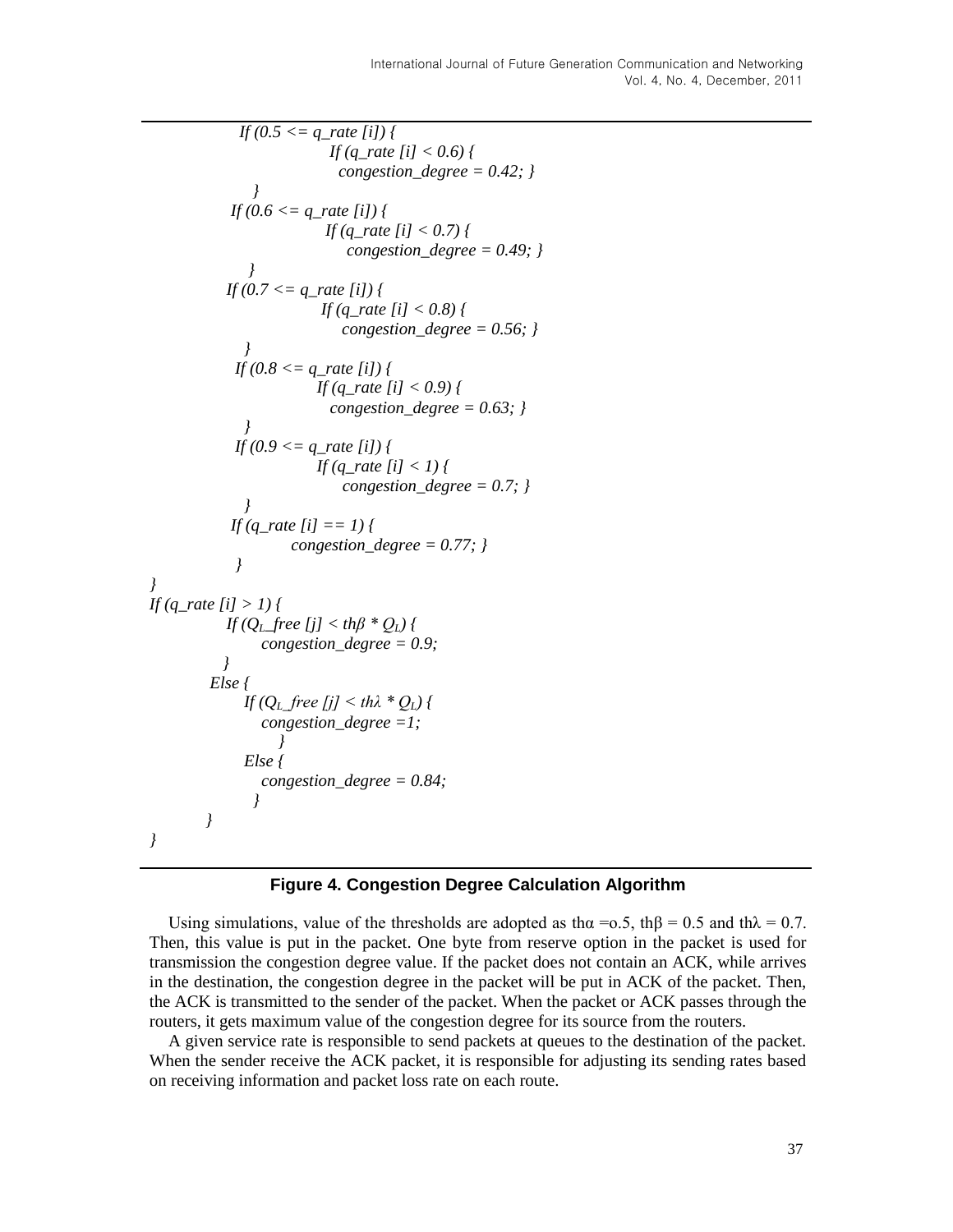#### **4.2. The Proposed Algorithm for Senders**

As seen in Figure 2, there are several routes between the endpoints. One route is the primary path while the other route is the secondary path and the other routes are alternate. Therefore, the data are sharing between the primary and the secondary path. SCTP has a separate set of congestion control parameters for each of transport paths

At the first, the sending rates are the same for both routes. The senders receive the ACK packets and reserve their congestion degree value. Here, Heartbeat-request is sent to the receiver, periodically. In this algorithm, the sender selects time of arrival of Heartbeat-request's ACK to evaluate costs of the routes. Interval of Heartbeat-requests is utilized. The receiver puts packet loss rate in the ACK of Heartbeat-request. The parameters to evaluate costs are packet loss rate and congestion degree on the paths. The probability of congestion is computed from the reserving congestion degrees based on pattern recognition method. To obtain the new sending rates using costs of each route, an optimization function is employed. For using optimization function, Opnet [17] is linked with MATLAB to send costs of each route as inputs and receive outputs to change congestion window size of the routes.

The function is expressed as follows:

Minimize 
$$
F = ((1 - Af_1/k_1) / (1 + af_1/k_1)) * Cost_1 + ((1 - Af_2/k_2) / (1 + Af_2/k_2)) * Cost_2,
$$
 (5)

S.T. 
$$
Af_1 + Af_2 = 1
$$
,

Here, Cost1 and Cost2 are the costs of paths as inputs for the function. k1 and k2 denote coefficients and have a constant value of 0.5. Af1 and Af2 are the outputs and depend on desired sending rates on the first and the second paths, respectively. The sender determines the sending rate depending on the values of congestion window and receiver's received window. It adjusts the congestion window size of each route by receiving the new Af1 and Af2 based on Figure 5.

| Rate adjustement                                                                |                     |
|---------------------------------------------------------------------------------|---------------------|
|                                                                                 |                     |
| If $Af_{\perp}New[i] < Af_{\perp}Old[i]$                                        |                     |
| $Cwnd = Af_New[i] * Max_size_Cwnd$ // Immediately change                        |                     |
|                                                                                 |                     |
| If $Af_New[i] > Af_0Id[i]$                                                      | // Gradually change |
| $Cwnd(t) = ((t - t1) (Af\_New(i, t1)*Max_size\_Cwnd - Cwnd(t1)))/15 + Cwnd(t1)$ |                     |
|                                                                                 |                     |
|                                                                                 |                     |
|                                                                                 |                     |

### **Figure 5. Rate Adjustment Algorithm**

where Af\_New[i] is the new value of Af for path[i] and Af\_Old[i] is the previous calculated Af for path[i]. Max\_size\_Cwnd is the maximum size of Cwnd and it is determined based on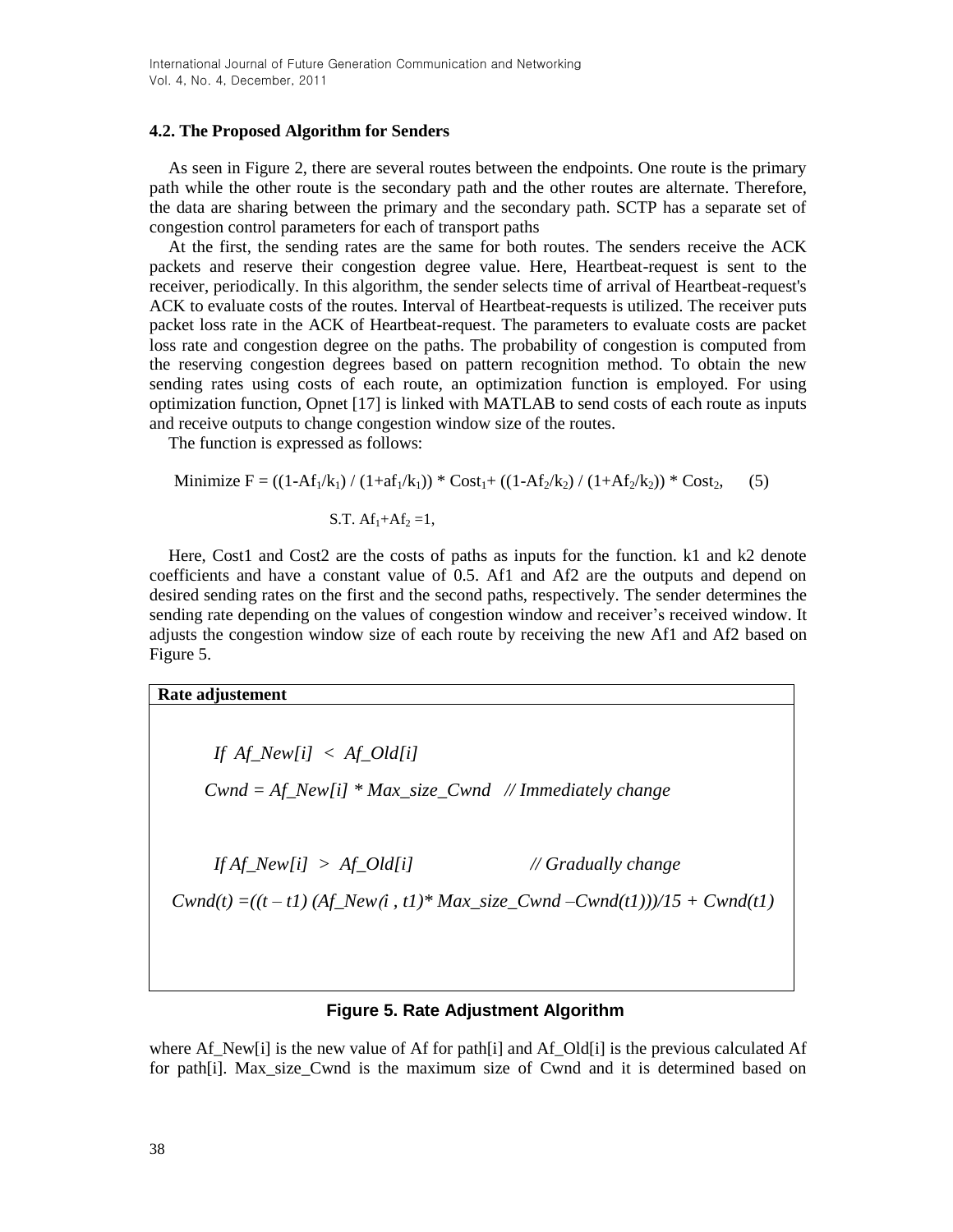bandwidth of links and the length of packets. Cwnd(t) shows the value of Cwnd at time t and t1 is the time of calculating the previous Af.

If the previous value of Afi is greater than the new value, the congestion window size is decreased immediately. Otherwise, the sender increases the size gradually by receiving every ACK.

After adjusting the new sending rates, the sender considers conditions of path switch. The conditions is based on the error counter in the standard SCTP and also, using Afi. If the error counter on the primary path exceeds the threshold value, then, Af1 and Af2 are compared. If Af1 is lower than Af2, the primary path switches to the secondary path. Otherwise, switch is not necessary. Based on this condition, in addition to packet loss, the congestion conditions of the routes are considered and switch is done effectively.

The Block diagram of the proposed algorithm is shown in Figure 6.



**Figure 6. Block Diagram of the Proposed Algorithm**

## **5. Simulation Results**

To evaluate the performance of the proposed algorithm, Opnet modeler is linked with MATLAB. The network topology used in the simulation is the same as in Figure 2 for each sender. The endpoints are SCTP agents. The capacity of links set 50Mbps and 20Mbps and the link delay is set 10ms. Three routers are concerned on each route. The maximum buffer size of each router is taken 50 packets. The current simulation focuses on three performance metrics: Throughput, Cumulative packet loss and Queue length.

Both TCP and SCTP control congestion by changing the congestion window size to control the quantity of packets being transmitted. In addition, the packet transmission condition affects the size of the congestion window. For example, by occurring congestion or by increasing packet loss rate, the size of the congestion window is decreased. So, selecting the appropriate load on each of path in terms of packet loss rate and congestion occurrence, affects amount of data can be transmitted. The volume of data transmitted to the receiver per unit time is named throughput. Hence, with higher throughput, more data can be transmitted. Figure 7 compares the throughput of the new SCTP and the standard SCTP.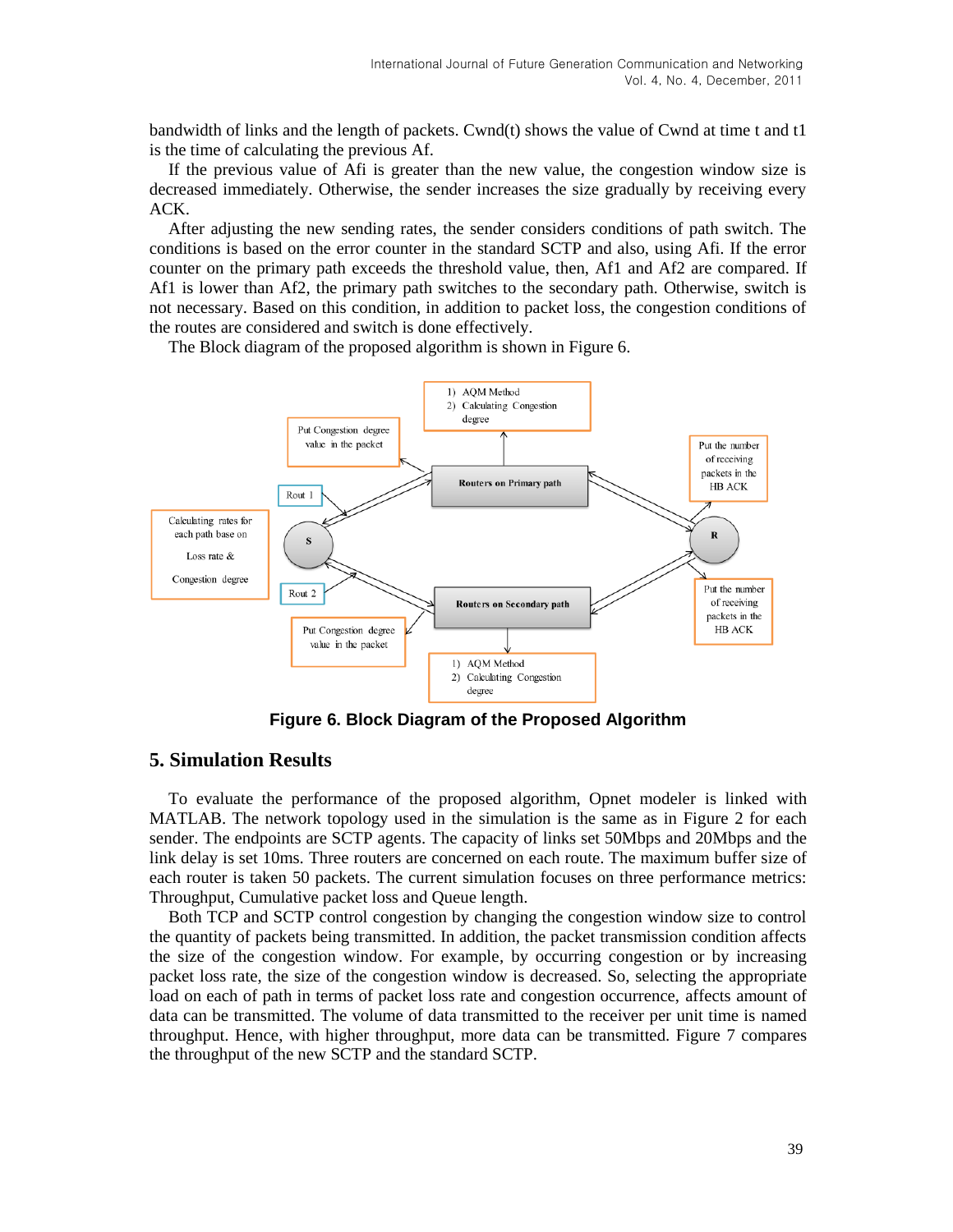As shown in Figure 7, with increasing transmission rates, throughput is increased in both protocols. Also, in the same transmission rates, the protocols have almost the same throughput values. However, it is clear that throughput degrades as the transmission rate exceeds 4Mbps. This occurs since congestion or drop occurs in the network happened. Notice that the new SCTP scheme shows a higher throughput than standard SCTP after the network becomes congested. Because with a proper load on the routes after congestion, the new protocol can increase the transmission rates.

Figure 8 depicts the cumulative packet loss for the new SCTP as well as the standard SCTP. The cumulative packet loss at any time of the simulation is concerned as the sum of the packet loss since the beginning of the simulation until that time.

It is evident that at different times, the new SCTP has a lower cumulative packet loss. This shows that the probability of the occurrence of the packet loss in the proposed algorithm is less than the SCTP. This occurs since the proposed algorithm implements proper AQM method and appropriate rate adjustment to degrade the congestion as well as the packet loss.

In Figure 9, the experiment shows the instantaneous queue size for both of the protocols. The simulation is performed for 200 seconds. The results demonstrate that SCTP is unable to control the oscillations in the instantaneous queue. In spite of that it is clear that the proposed AQM provides reasonable stability to the instantaneous queue. The proposed algorithm can stabilize the queue length around a desired level and achieves the lower standard deviation and based on Figure 8, the new scheme has lower value of cumulative packets loss.



**Figure 7. Throughput Comparisons**



**Figure 8. Cumulative Packet Loss**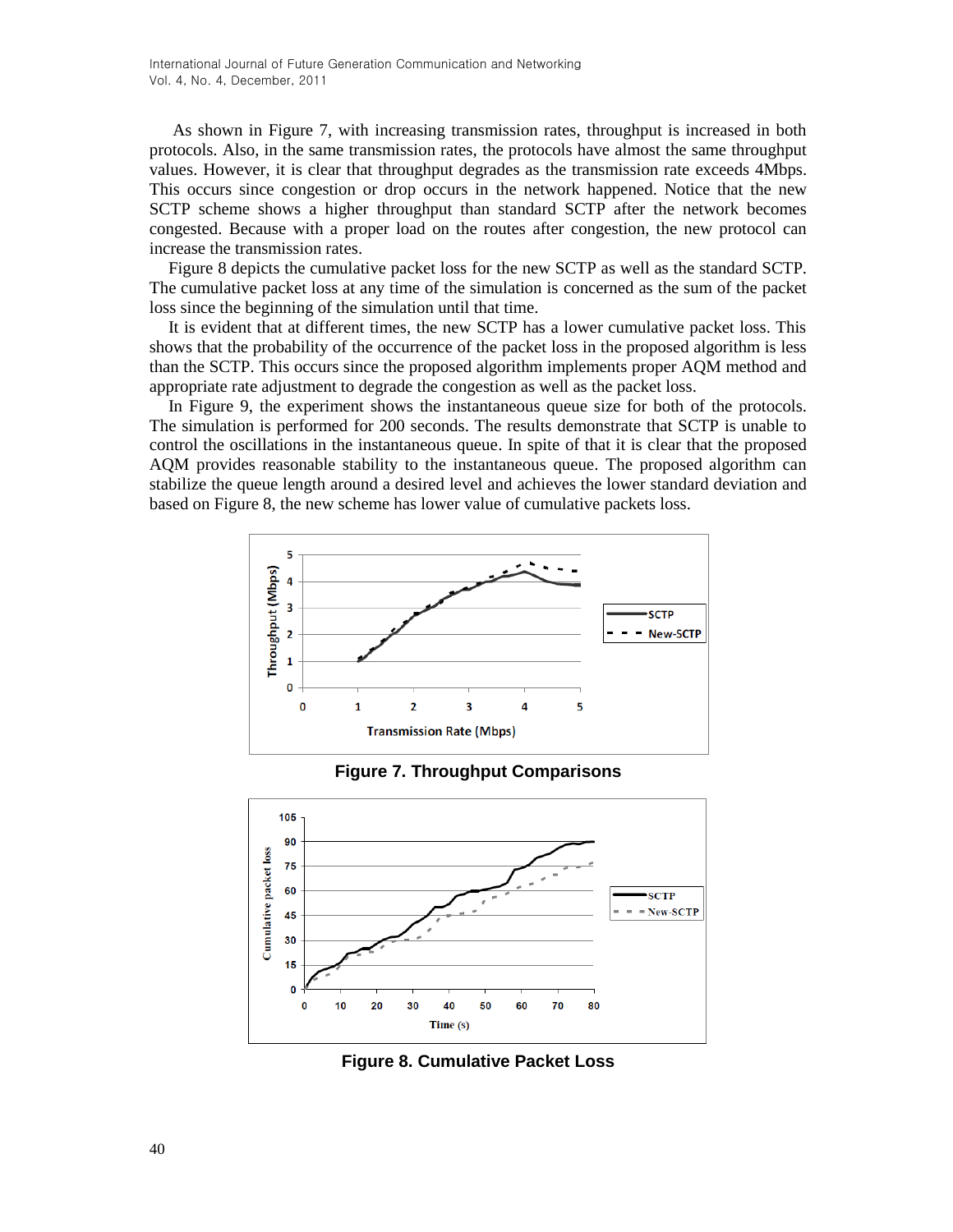

**Figure 9. Instantaneous Queue at New-SCTP and Standard SCTP**

## **6. Conclusion**

In this paper, a new rate adjustment method for SCTP congestion control in multi-homing mode is presented. The data are sharing between two paths as the primary and the secondary path, the others are alternate.

The algorithm is implemented on the sender and the routers. The routers calculate the probability of congestion for each sender and inform them. Also, based on an AQM method, incoming packets are dropped / marked with a given probability to prevent congestion.

The sender defines the amount of data transmitted on each path depending on its packet loss rate and its probability of congestion on each routes.

The simulation is performed in Opnet modeler linked with MATLAB. The experiments show that the new algorithm increases the amount of data that can be transmitted so, this achieves a better throughput. In addition, the proposed algorithm has a lower cumulative packet loss than the standard SCTP. The new SCTP can also stabilize the instantaneous queue around a desired value with reduced queue length oscillation while the standard !!! SCTP is unable to control the oscillations in the instantaneous queue.

With more accurate calculation of the congestion probability and with more effective optimization function, the new method can demonstrate even better performance and this can be an area of future research.

### **Acknowledgment**

The authors wish to express their gratitude to Research Institute of ICT - ITRC for their financial support.

### **References**

- [1] R. Stewart, Q. Xie, et al., "Stream Control Transmission Protocol," RFC 2960, October 2000.
- [2] J. Rosenberg, H. Schulzrinne, G. Camarillo, "The Stream Control Transmission Protocol (SCTP) as a Transport for the Session Initiation Protocol (SIP)," RFC 4168, October 2005.
- [3] R. Stewart, "Stream Control Transmission Protocol," RFC 4960, September 2007.
- [4] M. Allman, V. Paxon, and W. Stevens, "TCP congestion control," RFC 2581, April 1999.
- [5] K. Ramakrishnan, S. Floyd, D. Black, "The Addition of Explicit Congestion Notification (ECN) to IP," RFC 3168, September 2001.